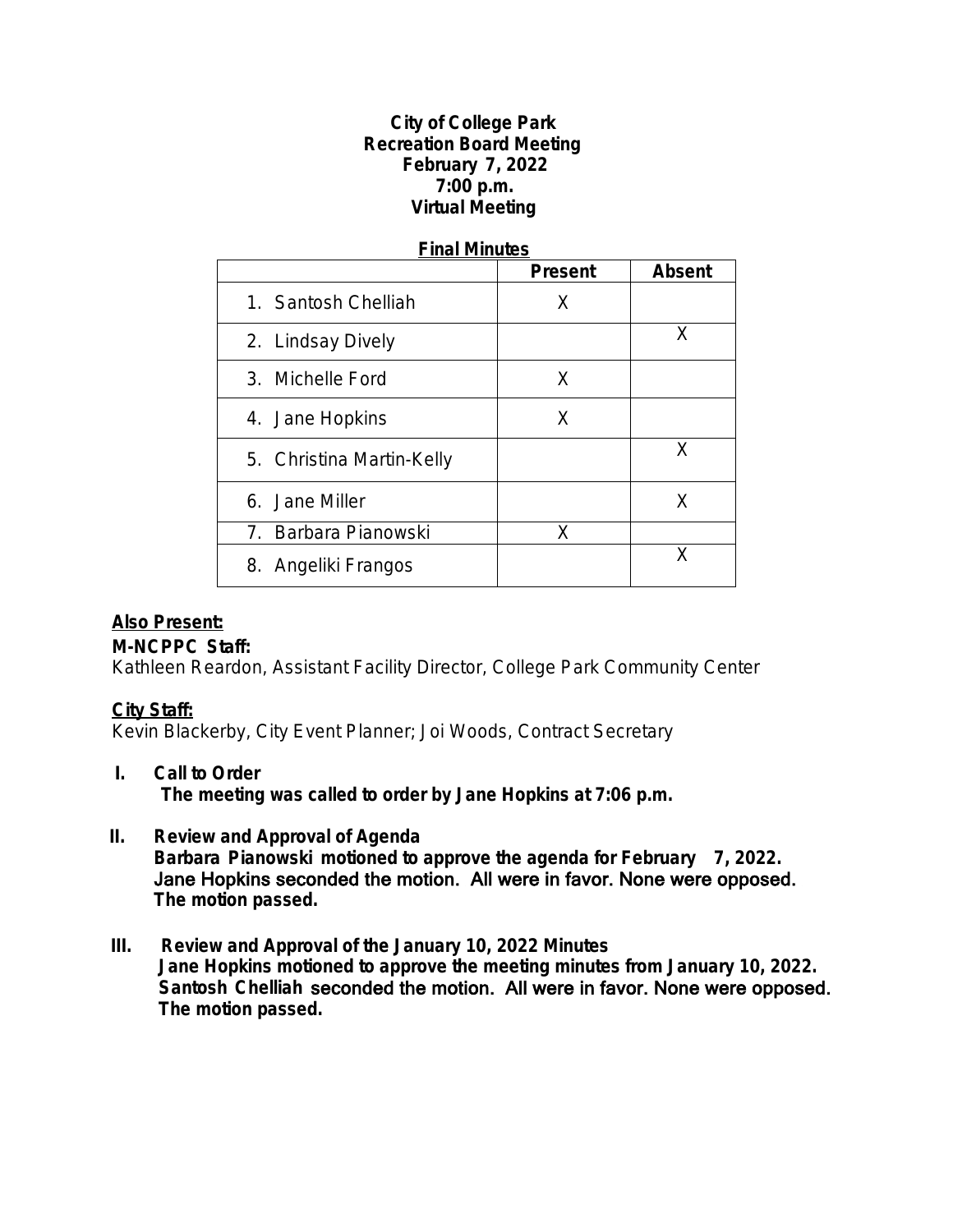# **IV. Upcoming City Events**

A. List of Events

Kevin Blackerby noted that the list is forth coming pending approval of events.

- B. Ice Skating at Wells Ice Rink
	- 1. Tentative dates 3/12/22 or 3/19/22
	- 2. Technical Literacy Day in partnership with UMD is scheduled for 3/12/22 in the morning at City Hall
	- 3. Kevin Blackerby will send a notice once the date is solidified and the proposal is approved by M-NCPPC

The Board discussed

- 1. Ideas to limit the number of participants including time blocks and wrist bands
- 2. Making food trucks available outside of the event venue
- C. Spring Egg Roll @ Duvall Field
- 1. Music & performances
	- 2. Party gifts- some eggs will have tickets that can be redeemed at the concession stand
	- 3. Light refreshments will be provided
- D. Fourth of July Update
	- 1. Kevin Blackerby noted the original location for the city fireworks display is not available due to Purple Line construction. The city is partnering with the University to identify an alternate location
	- 2. Mid-February is deadline to confirm Fireworks and *The Night Life Band*
- E. City Parade July 4th
	- 1. The parade route starts at Hollywood Elementary, ends at DuVal Field
	- 2. Suggestions classic car event participation
	- 3. Identifying groups
		- a. Identifying groups via the Field Use Roster
		- b. Veteran's Memorial Committee
		- c. VFW
		- d. Color Guard

# **V. Other Business**

A. Board Recruitment

The board discussed recruiting members and volunteers to support events. Highlighted points included:

- 1. Placing ads in city publications
- 2. Information tables at events for those interested in becoming members
- B. Classic Car Show, June 18, 2022 Cars displayed at City Hall, including music, and food